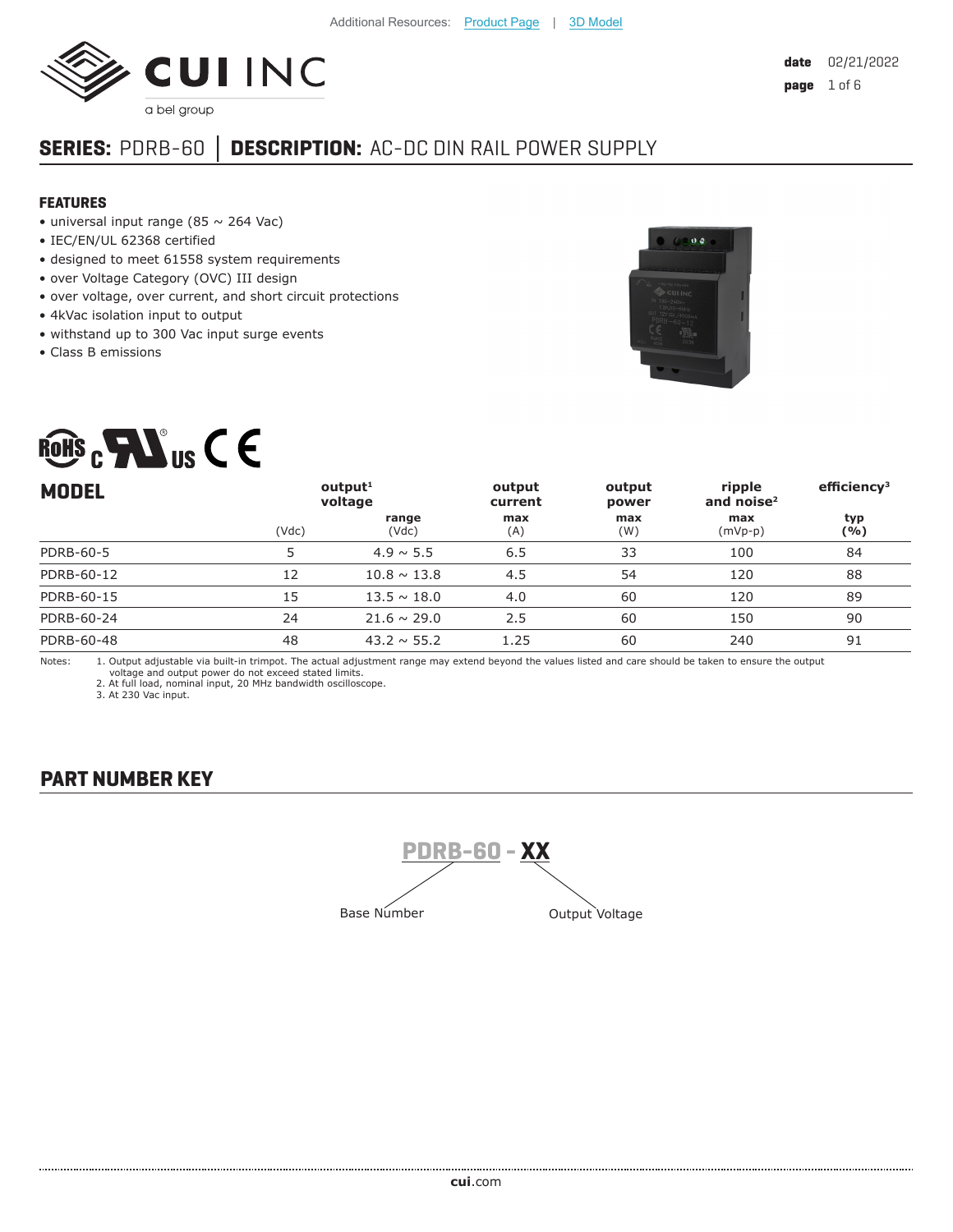#### **INPUT**

| parameter       | conditions/description   | min       | typ      | max        | units      |
|-----------------|--------------------------|-----------|----------|------------|------------|
| input voltage   | ac input<br>dc input     | 85<br>120 |          | 264<br>370 | Vac<br>Vdc |
| frequency       |                          | 47        |          | 63         | Hz         |
| current         | at 115 Vac<br>at 230 Vac |           |          | 1.2<br>0.8 | А<br>A     |
| inrush current  | at 115 Vac<br>at 230 Vac |           | 30<br>60 |            | A          |
| leakage current | at 264 Vac               |           |          | 0.25       | mA         |

### **OUTPUT**

| parameter                  | conditions/description                                                                                              | min | typ      | max                                       | units                      |
|----------------------------|---------------------------------------------------------------------------------------------------------------------|-----|----------|-------------------------------------------|----------------------------|
| capacitive load            | 5 Vdc output models<br>12 Vdc output models<br>15 Vdc output models<br>24 Vdc output models<br>48 Vdc output models |     |          | 20,000<br>10,000<br>8,000<br>4,000<br>680 | μF<br>μF<br>μF<br>μF<br>μF |
| initial set point accuracy | $0\% \sim 100\%$ load                                                                                               |     | ±2       |                                           | $\%$                       |
| line regulation            | at rated load                                                                                                       |     | ±0.5     |                                           | $\frac{0}{0}$              |
| load regulation            | at 230 Vac                                                                                                          |     | ±1.5     |                                           | $\frac{0}{0}$              |
| start-up time              |                                                                                                                     |     |          | 3                                         | s                          |
| hold-up time               | at 115 Vac<br>at 230 Vac                                                                                            |     | 15<br>80 |                                           | ms<br>ms                   |
| switching frequency        |                                                                                                                     |     | 65       |                                           | kHz                        |
| temperature coefficient    |                                                                                                                     |     | ±0.02    |                                           | $\%$ /°C                   |
| no load power consumption  | at 230 Vac<br>5 Vdc, 12 Vdc, 15 Vdc, 24 Vdc output models<br>48 Vdc output models                                   |     |          | 0.3<br>0.4                                | W<br>W                     |

## **PROTECTIONS**

| conditions/description            | min                 | typ | max | units         |
|-----------------------------------|---------------------|-----|-----|---------------|
| clamp or hiccup                   |                     |     |     |               |
|                                   |                     |     | 7.5 | Vdc           |
| 12 Vdc output models              |                     |     | 16  | Vdc           |
| 15 Vdc output models              |                     |     | 20  | Vdc           |
| 24 Vdc output models              |                     |     | 36  | Vdc           |
| 48 Vdc output models              |                     |     | 60  | Vdc           |
| auto recovery                     | 120                 |     |     | $\frac{0}{0}$ |
| continuous, auto recovery, hiccup |                     |     |     |               |
|                                   | 5 Vdc output models |     |     |               |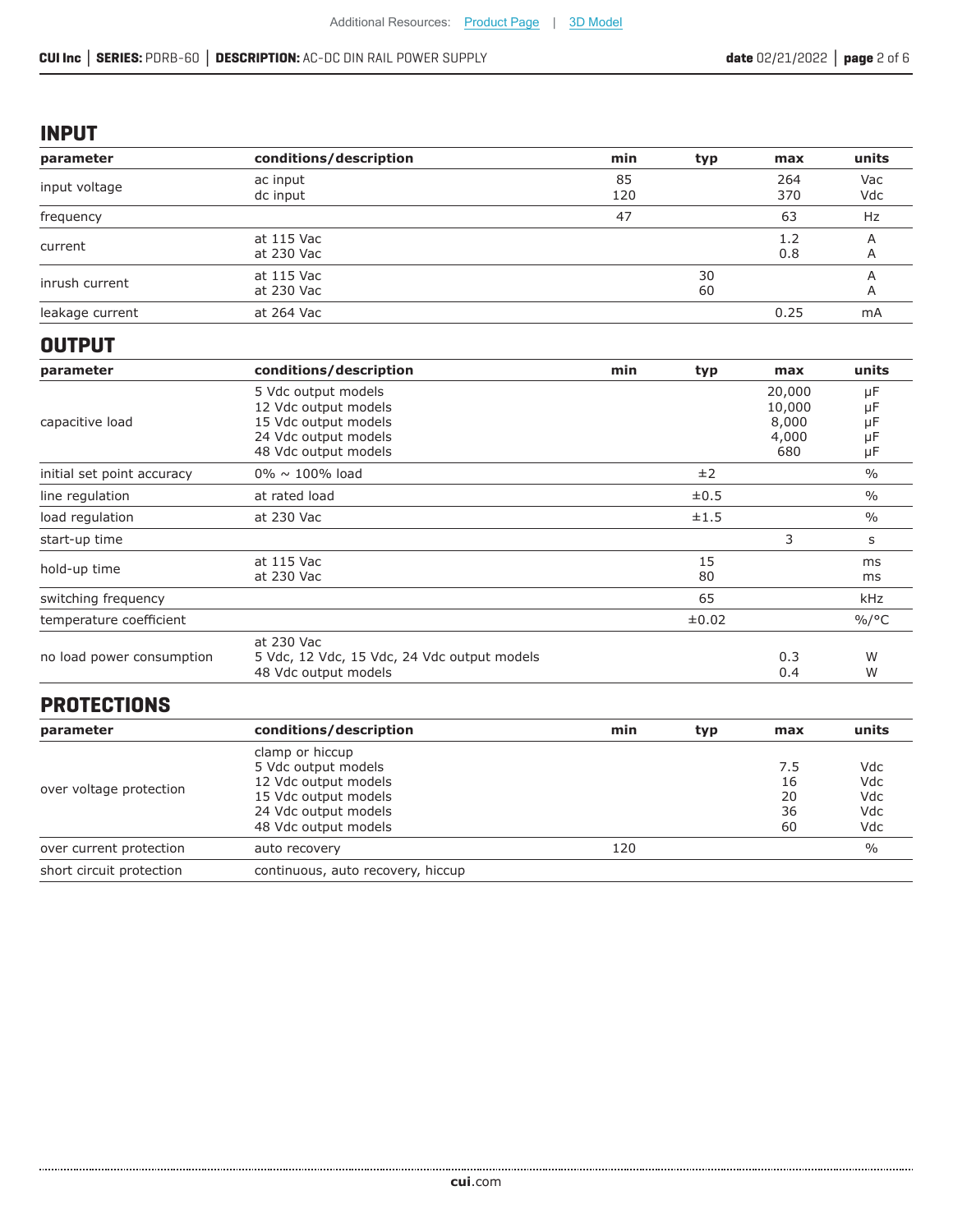### **SAFETY & COMPLIANCE**

| parameter                     | conditions/description                                 | min                                                | typ | max | units |
|-------------------------------|--------------------------------------------------------|----------------------------------------------------|-----|-----|-------|
| isolation voltage             | input to output 5 mA for 1 minute                      | 4,000                                              |     |     | Vac   |
| safety approvals              | 62368:IEC, EN, UL/cUL<br>certified to                  |                                                    |     |     |       |
| safety class                  | Class II                                               |                                                    |     |     |       |
| conducted emissions           | CISPR32/EN55032 CLASS B                                |                                                    |     |     |       |
| radiated emissions            | CISPR32/EN55032 CLASS B                                |                                                    |     |     |       |
| <b>ESD</b>                    | IEC/EN61000-4-2 Contact ±6KV/Air ±8KV perf. Criteria A |                                                    |     |     |       |
| radiated immunity             | IEC/EN61000-4-3 10V/m perf. Criteria A                 |                                                    |     |     |       |
| EFT/burst                     | IEC/EN61000-4-4 ±2KV perf. Criteria A                  |                                                    |     |     |       |
| surge                         |                                                        | IEC/EN61000-4-5 line to line ±2KV perf. Criteria A |     |     |       |
| conducted immunity            | IEC/EN61000-4-6 10Vr.m.s perf. Criteria A              |                                                    |     |     |       |
| voltage dips and interruption | IEC/EN61000-4-11 0%, 70% perf. Criteria A              |                                                    |     |     |       |
| <b>MTBF</b>                   | as per MIL-HDBK-217F at 25°C                           | 300,000                                            |     |     | hours |
| <b>RoHS</b>                   | yes                                                    |                                                    |     |     |       |
| <b>ENVIRONMENTAL</b>          |                                                        |                                                    |     |     |       |
| parameter                     | conditions/description                                 | min                                                | typ | max | units |

| parameter             | CONDITIONS/ DESCRIPTION | тшп | typ | шах   | unus          |
|-----------------------|-------------------------|-----|-----|-------|---------------|
| operating temperature | see the derating curve  | -40 |     | 70    | $\circ$       |
| storage temperature   |                         | -40 |     | 85    | $\circ$       |
| storage humidity      | non-condensing          |     |     | 95    | $\frac{1}{2}$ |
| altitude              |                         |     |     | 2,000 | m             |

.....................................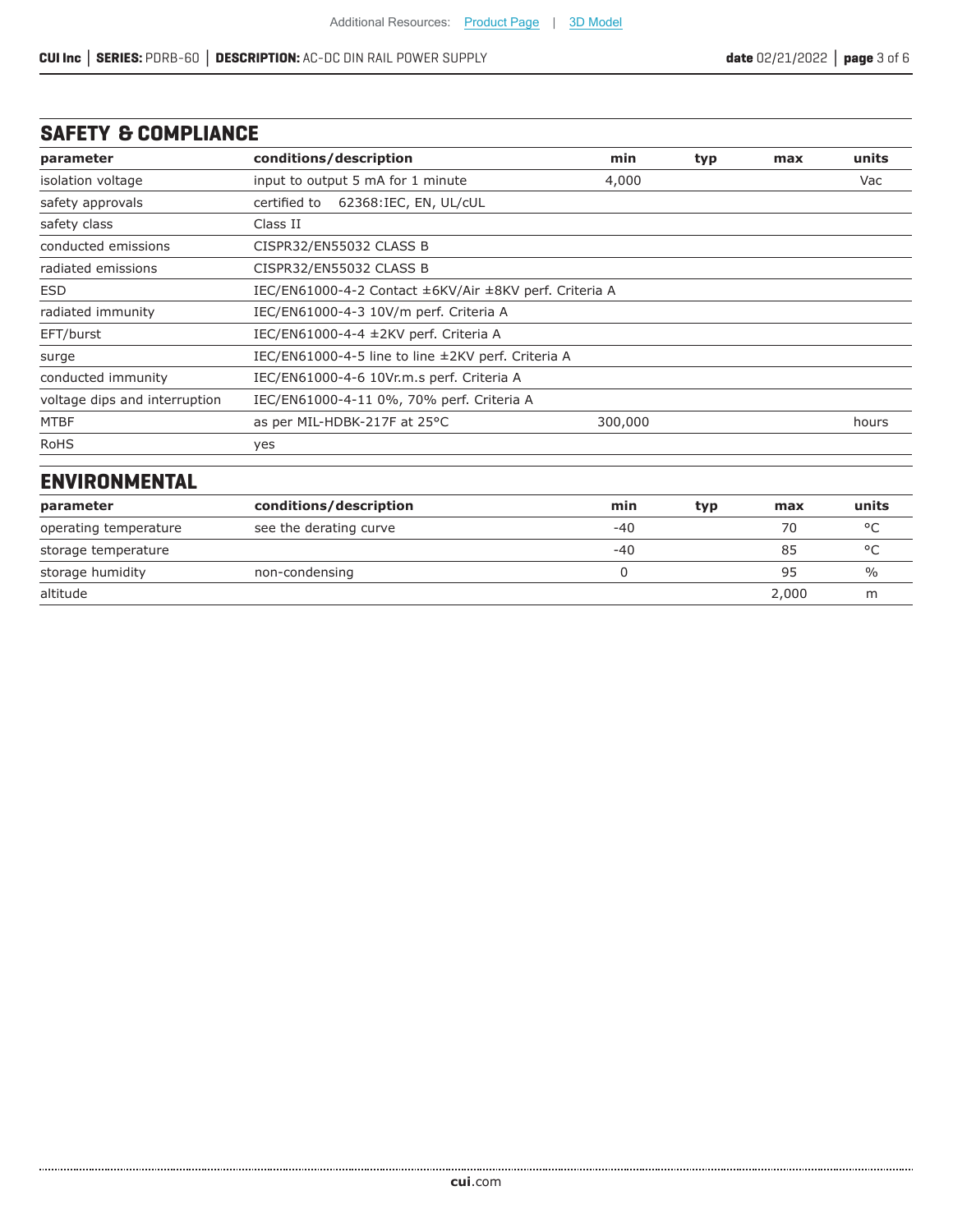### **MECHANICAL**

| parameter  | conditions/description            | min | typ | max | units |
|------------|-----------------------------------|-----|-----|-----|-------|
| dimensions | $92.66 \times 52.00 \times 58.00$ |     |     |     | mm    |
| material   | plastic, heat-resistant (UL94V-0) |     |     |     |       |
| weight     |                                   |     | 175 |     |       |
| cooling    | natural convection                |     |     |     |       |

### **MECHANICAL DRAWING**

units: mm [inch] ADJ: built-in trimpot wire range: 24-12 AWG tightening torque: Max 0.4 N·m mounting rail: TS35 general tolerances:  $\pm 1.0$  [ $\pm 0.039$ ]

| TFRMINAL<br><b>CONNECTIONS</b> |          |  |  |  |
|--------------------------------|----------|--|--|--|
| <b>TERMINAL</b>                | Function |  |  |  |
| 1                              | AC(L)    |  |  |  |
| 2                              | AC(N)    |  |  |  |
| 3                              | $+VO$    |  |  |  |
| 4                              | $+VO$    |  |  |  |
| 5                              | -Vo      |  |  |  |
| հ                              | −\/∩     |  |  |  |



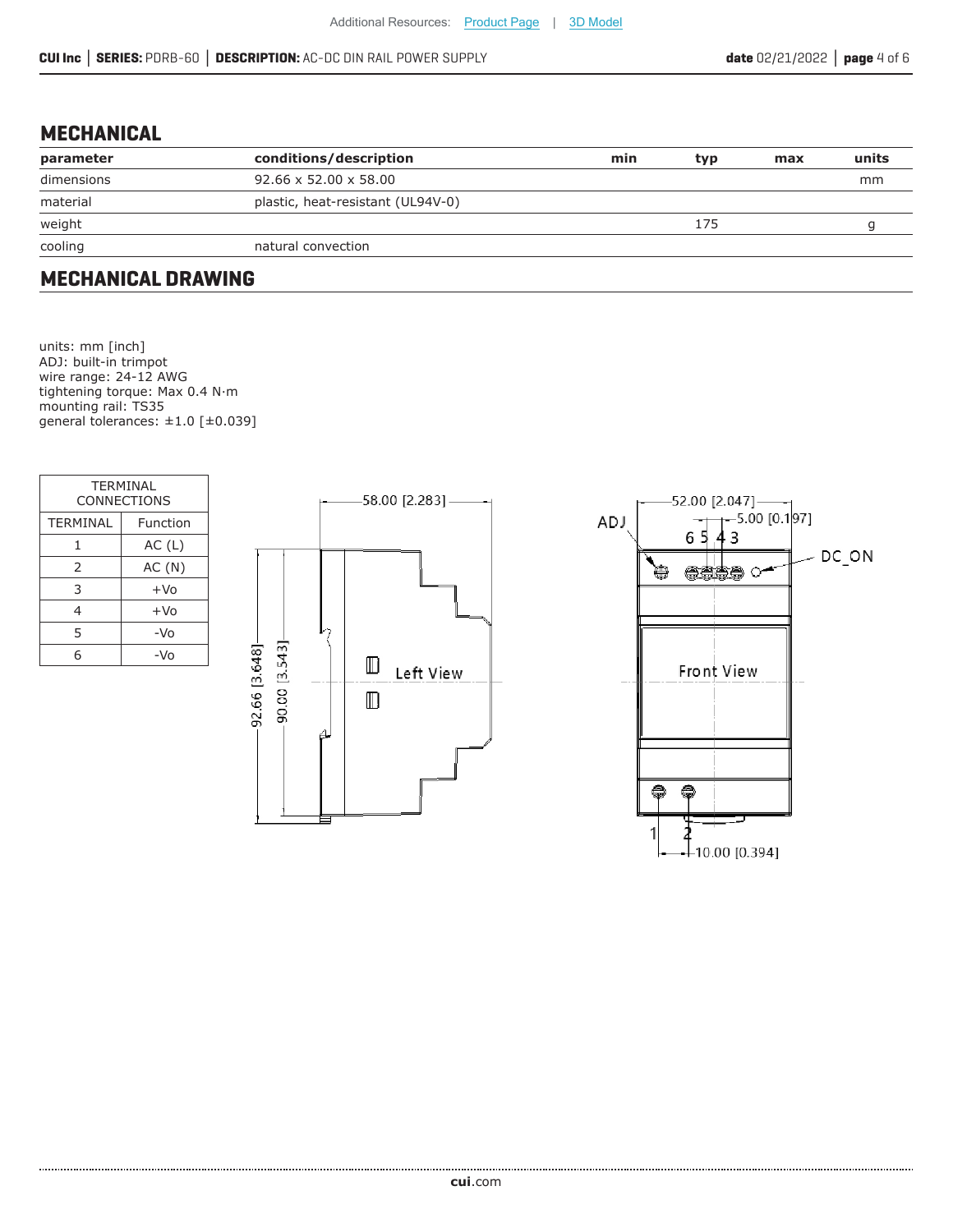### **DERATING CURVE**



### **EFFICIENCY CURVES**